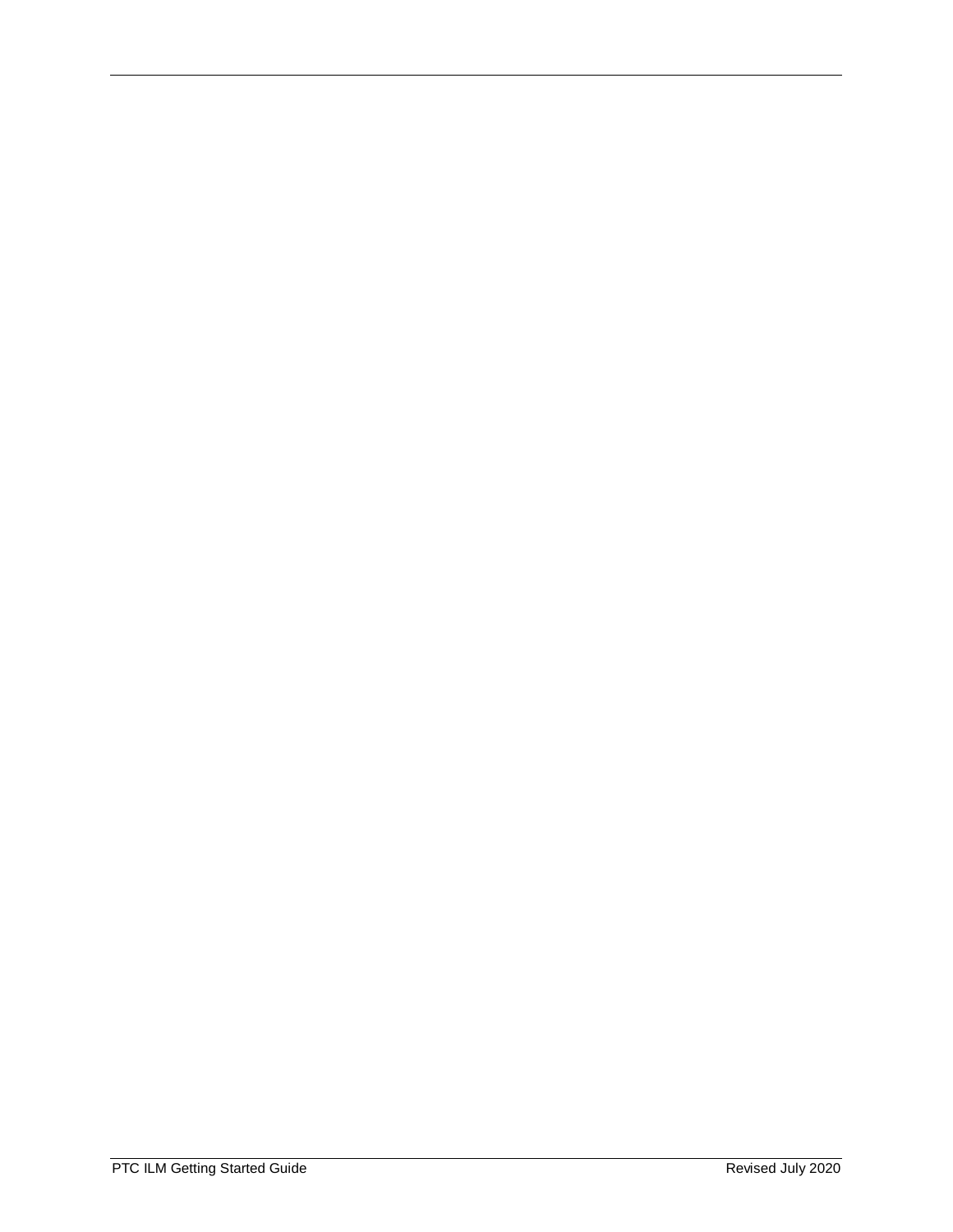# **Table of Contents**

## **List of Exhibits**

| Exhibit 8. The System Activity Logs Information Grid (showing a Column Filter entered) 11 |  |
|-------------------------------------------------------------------------------------------|--|
|                                                                                           |  |
|                                                                                           |  |
|                                                                                           |  |
| Exhibit 12. The Reports Page (Showing the ICI Attributes Dashboard Report) 13             |  |
|                                                                                           |  |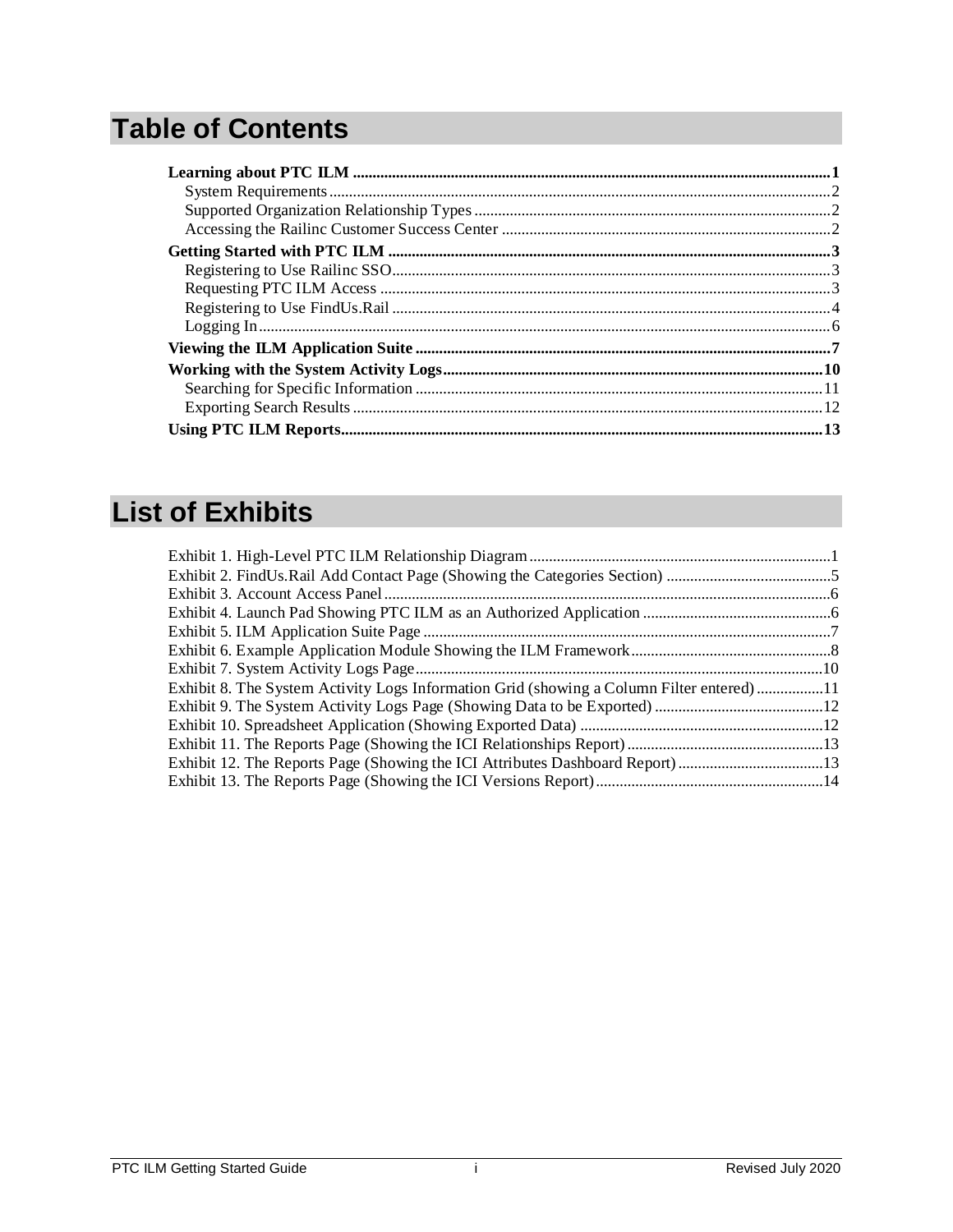### <span id="page-3-0"></span>**Learning about PTC ILM**

The Positive Train Control (PTC) Interoperable Lifecycle Management (ILM) application provides a platform that enables the railroad industry to manage the interoperable configuration items (ICI's) that comprise the interoperable aspects of PTC throughout their lifecycle.

As shown in [Exhibit 1,](#page-3-1) PTC ILM encompasses a wide range of processes.

<span id="page-3-1"></span>



For more information about PTC ILM processes and concepts, refer to the *PTC ILM System Description and Operational Concept* document.

This document describes how to get started with PTC ILM in the following sections:

- ["Getting Started with PTC ILM"](#page-5-0) on page [3](#page-5-0)
- ["Viewing the ILM Application Suite"](#page-9-0) on page [7](#page-9-0)
- ["Working with the System Activity Logs"](#page-12-0) on page [10](#page-12-0)
- ["Using PTC ILM Reports"](#page-15-0) on page [13](#page-15-0)

**Note:** For detailed instructions about using the Railinc interface elements such as menus, calendar tools, and drop-down text boxes, refer to the *[Railinc UI Dictionary](http://public.railinc.com/sites/default/files/documents/Railinc_UI_Dictionary.pdf)*.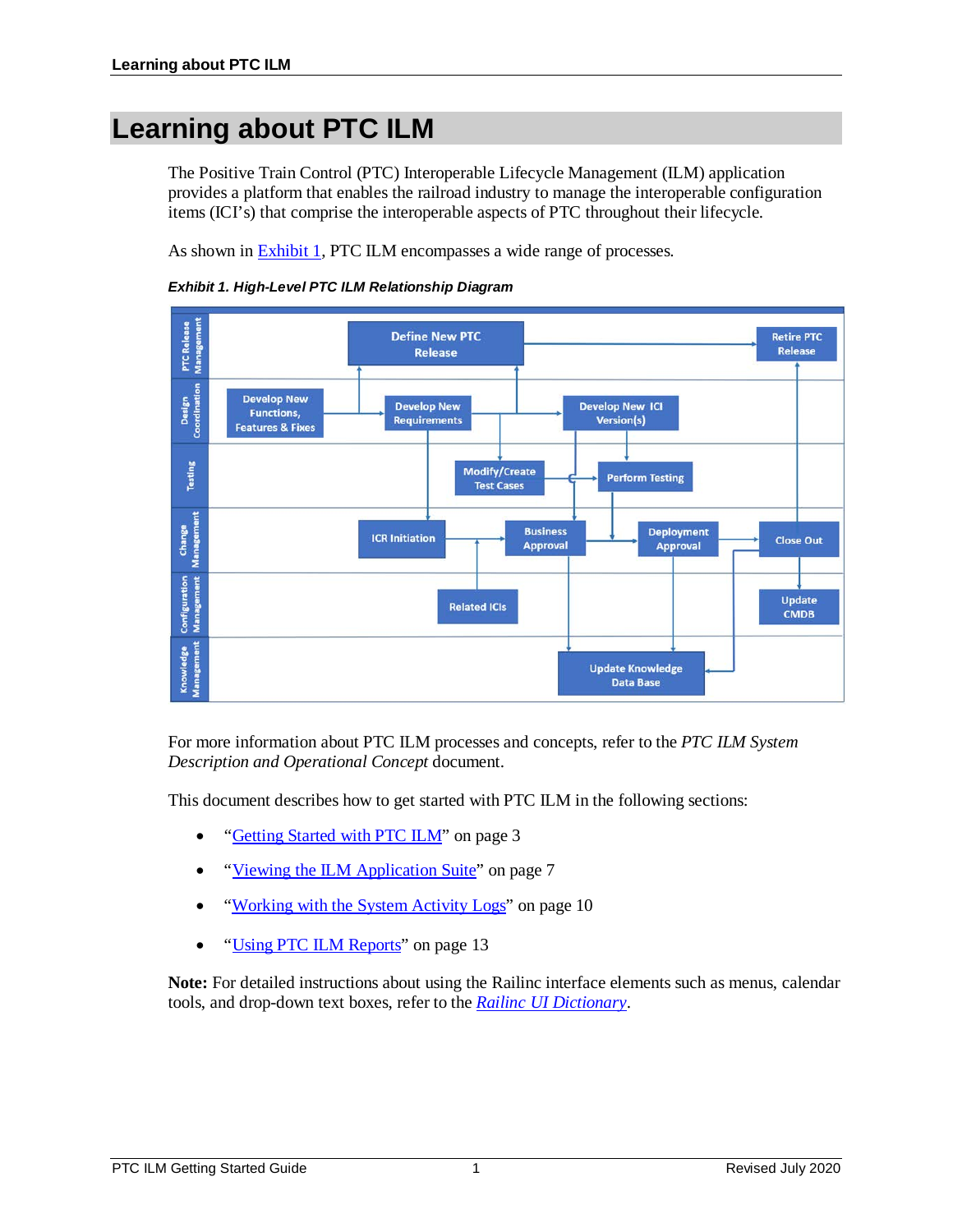Refer to the following documents for in-depth usage information:

- *PTC ILM Interoperable [Change Management User Guide](https://public.railinc.com/sites/default/files/documents/PTC_ILM_ChgMgmt_UG.pdf)*
- *[PTC ILM Interoperable Configuration Management User Guide](https://public.railinc.com/sites/default/files/documents/PTC_ILM_CfgMgmt_UG.pdf)*
- *[PTC ILM Interoperable Release Management User Guide](https://public.railinc.com/sites/default/files/documents/PTC_ILM_RelMgmt_UG.pdf)*

### <span id="page-4-0"></span>**System Requirements**

Recommended browsers are:

- Microsoft Internet Explorer (version 11.0 or later; current version is recommended)
- Mozilla Firefox (current version is recommended)
- Google Chrome (current version is recommended)

**Note:** For best viewing of the PTC ILM application, Railinc recommends that you have your screen display resolution set to  $1024 \times 720$  or higher (1920 x 1080 is optimal).

For more information about the system requirements of Railinc web applications and for information about downloading compatible web browsers and file viewers, refer to the *[Railinc UI](https://public.railinc.com/sites/default/files/documents/Railinc_UI_Dictionary.pdf)  [Dictionary](https://public.railinc.com/sites/default/files/documents/Railinc_UI_Dictionary.pdf)*.

### <span id="page-4-1"></span>**Supported Organization Relationship Types**

In addition to managing their own information, railroads may have relationships in which one entity manages information for another entity. PTC ILM supports the following relationship types:

• *Host-Tenant Relationship* – a tenant railroad operates on PTC track of a host railroad with which they are related.

**Note:** It is possible to have both a host and tenant relationship with another railroad (for example, when each railroad operates on PTC track of the other).

- *Holding Company-Subsidiary Relationship* a subsidiary is owned or managed by a railroad holding company.
- *Railroad-Service Provider Relationship* a railroad has designated a related service provider to act on their behalf for purposes of PTC ILM.

### <span id="page-4-2"></span>**Accessing the Railinc Customer Success Center**

The Railinc Customer Success Center (CSC) provides reliable, timely, and high-level support for Railinc customers. Representatives are available to answer calls and respond to emails from 7:00 a.m. to 7:00 p.m. Eastern time, Monday through Friday, and provide on-call support via pager for all other hours to ensure support 24 hours a day, 7 days a week. Contact us toll-free by phone at 877-RAILINC (1-877-724-5462) or send an email directly to [csc@railinc.com.](mailto:csc@railinc.com)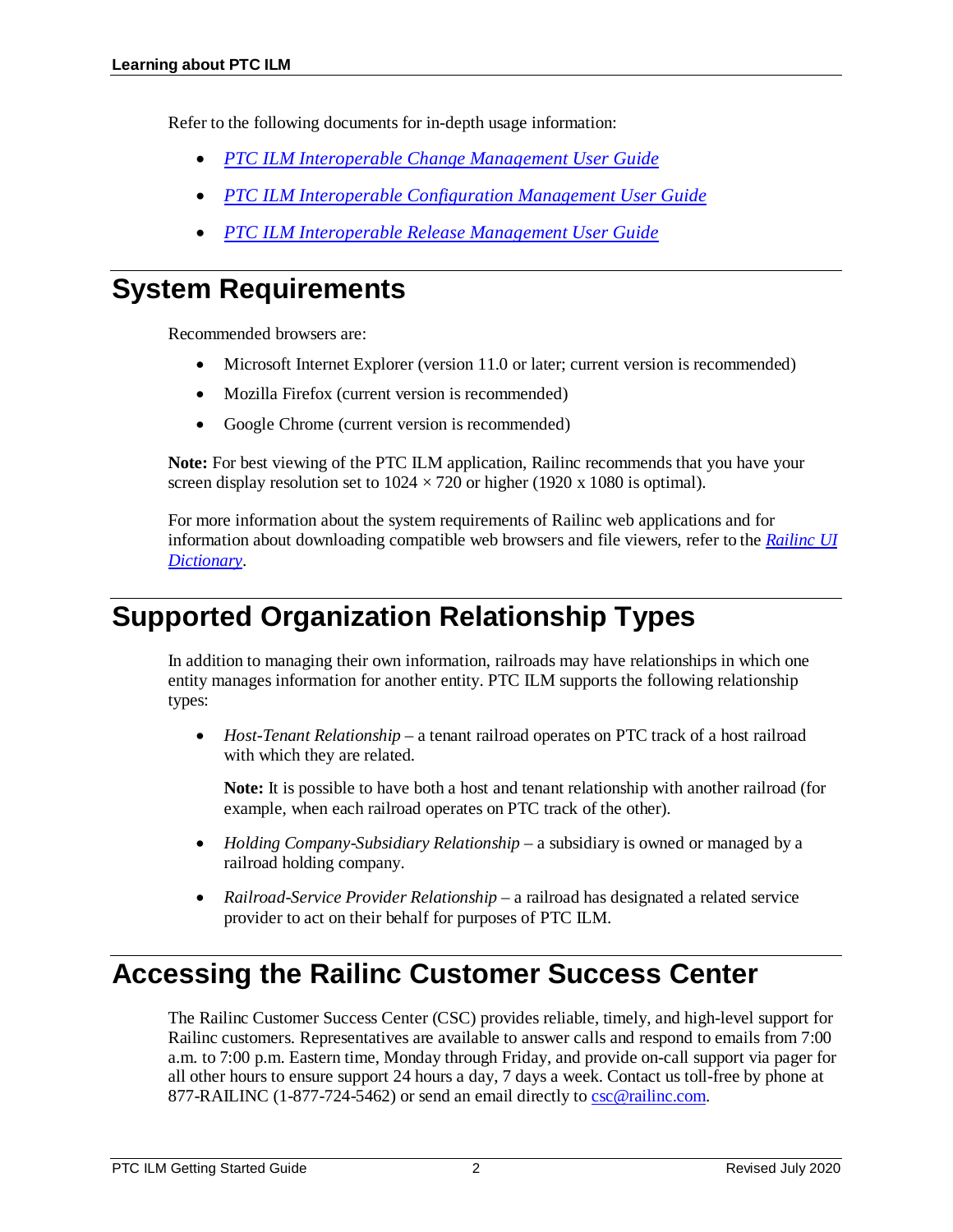### <span id="page-5-0"></span>**Getting Started with PTC ILM**

Access PTC ILM by using Railinc Single Sign-On (SSO), a web application that provides convenient access to a variety of Railinc products. To get started, go to the Railinc portal at [https://www.railinc.com](https://www.railinc.com/) and log in to SSO by selecting the Customer Login link at the top right of the page, entering your user ID and password in the fields, and then selecting **Sign In**.

### <span id="page-5-1"></span>**Registering to Use Railinc SSO**

Each PTC ILM user must register to use Railinc Single Sign-On (SSO). If you do not already have a Railinc SSO user ID and password, refer to the *[Single Sign-On and Launch Pad User](https://public.railinc.com/sites/default/files/documents/SSOUserGuide.pdf)  [Guide](https://public.railinc.com/sites/default/files/documents/SSOUserGuide.pdf)*. Once you have access to Railinc SSO, you must request access to PTC ILM within SSO.

Note: If you are a service provider and need access to PTC ILM, refer to Railinc's onboarding [application.](https://www.railinc.com/onboard/#/)

### <span id="page-5-2"></span>**Requesting PTC ILM Access**

After you receive authorization to use Railinc SSO, you must request access to PTC ILM as described in the *[Single Sign-On and Launch Pad User Guide](https://public.railinc.com/sites/default/files/documents/SSOUserGuide.pdf)*.

From the SSO/Launch Pad Request Application Access by Role page, choose the appropriate user role and enter the Mark for your railroad. The available roles are described below:

#### **Interoperable Change Manager**

Users with this role can add approvals to ICR's and can perform admin functions within the change management process. This role is non-requestable through the application – contact Railinc if you need access to this role.

#### **Interoperable Configuration Manager**

Users with this role can perform all admin functions to maintain the ICI/CMDB database and maintain development tracking for newer ICI's. This role is non-requestable through the application – contact Railinc if you need access to this role.

#### **Interoperable Release Manager**

Users with this role can initiate and update new PTC Interoperable System Releases and enter approvals for PTC Interoperable System Releases. This role is non-requestable through the application – contact Railinc if you need access to this role.

#### **Standard User**

Users with this role have read-only access to all modules of the application. Select this role if you are not an interoperable manager, but you do need to view PTC ILM information.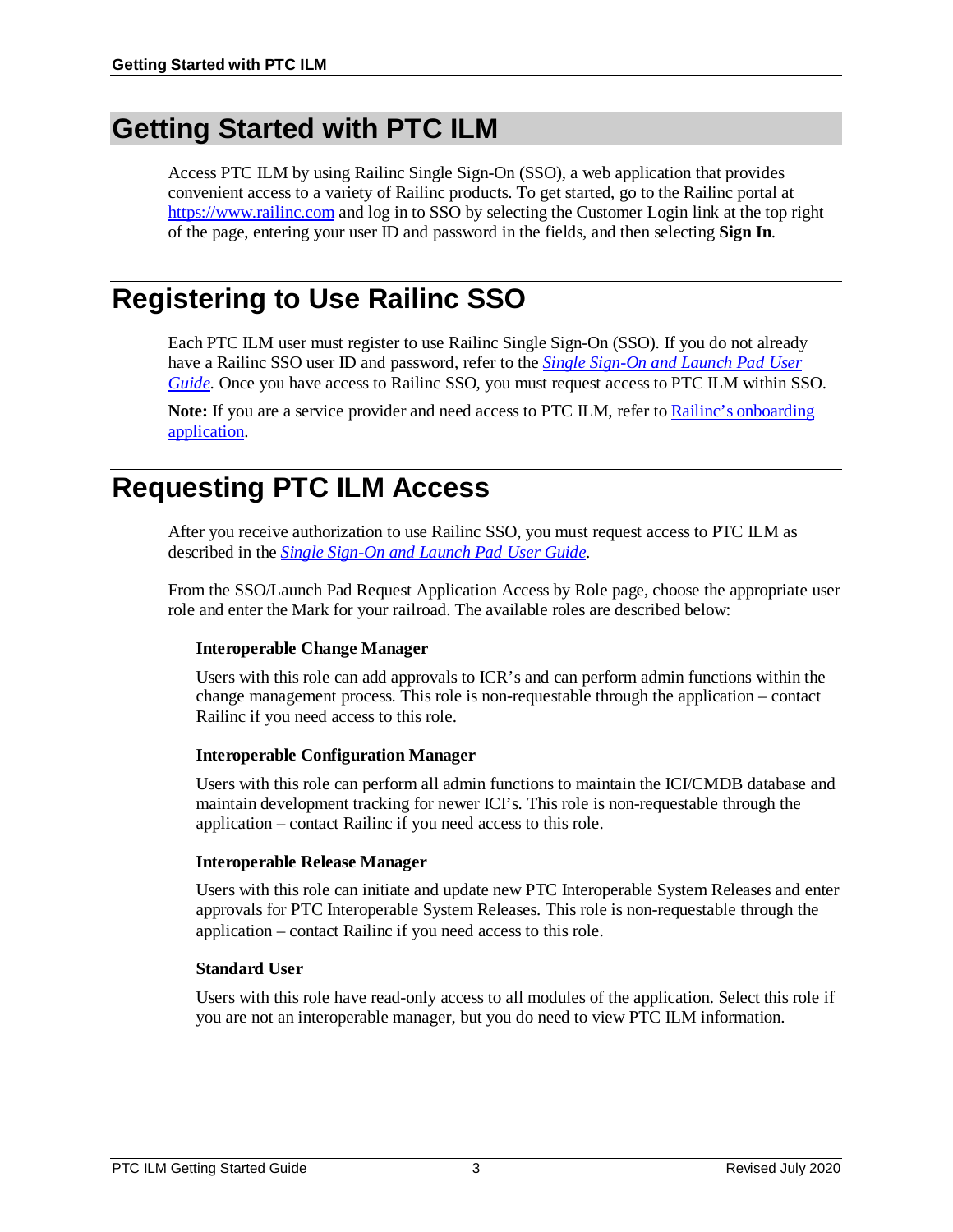#### **Railroad Change Manager**

Users with this role can perform all functions related to a change request on behalf of their railroad and its subsidiaries. Select this role if you need to respond to ICRs, complete ICR close out forms, initiate new ICRs, or advance ICRs.

#### **Railroad Configuration Manager**

Users with this role can baseline their railroad configuration of ICIs and enter ICI version attributes of new ICI's.

#### **Railroad PTC ILM System Administrator**

This role is for the Company Administrator who will manage access-related roles for their company. This user will receive emails for requested permissions for their respective company and must grant permission as determined by their respective company.

#### **ILM Reports**

This role enables users to access the PTC ILM Tableau reports.

When you complete the permission request process, your application access request is submitted for evaluation. If your request is approved, you will receive an approval email.

Once you receive e-mail notification of access to PTC ILM, you can log in and begin using PTC ILM (see ["Logging In"](#page-8-0) on page [6\)](#page-8-0); however, you must set up your PTC ILM contact information in FindUs.Rail before you can receive email notifications of PTC ILM requests or create new requests (see ["Registering to Use FindUs.Rail" below](#page-6-0) for more information).

### <span id="page-6-0"></span>**Registering to Use FindUs.Rail**

**Important:** In order to receive email notifications of requests created using PTC ILM or to create new requests, you must be registered in FindUs.Rail, a Railinc application that serves as a central directory of contacts for the rail industry.

If you do not have access to FindUs.Rail, you must request access to the FindUs.Rail application as described in the *[Single Sign-On and Launch Pad User Guide](https://public.railinc.com/sites/default/files/documents/SSOUserGuide.pdf)*. When you are prompted to select a role, select **Contact Company Admin for MARK** unless you need permission to approve FindUs.Rail access requests for other users at your company (in that case, select **FindUsRail Company Admin**). It may take up to two business days to process your request.

Once you have access to FindUs.Rail (or if you already have access), use the following procedure to set up FindUs.Rail to work with PTC ILM:

1. Log in t[o www.railinc.com](https://www.railinc.com/) and select **FindUs.Rail** in the Your Applications portlet.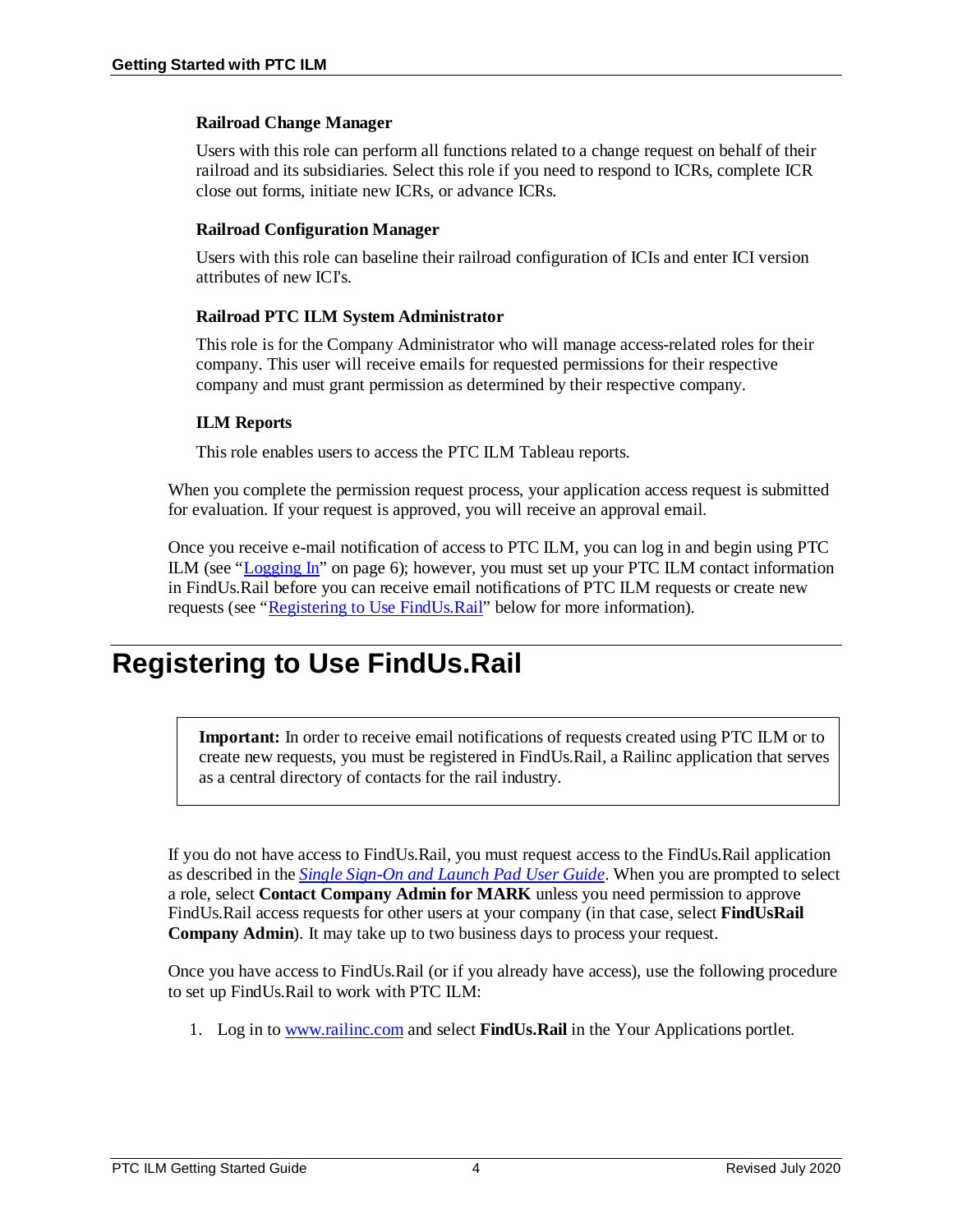2. Select **Contacts** from the menu bar, and then select **Add Contact**.

**Note:** If you need to add an email group, then select **Organization** as the Contact Type and add the email address for the group.

- 3. Complete the fields in the Contact section. Required fields are labeled in red. In the Email field, enter the email address where you would like to receive notifications from PTC ILM. You can enter a group email in this field if you want multiple contacts to receive notifications.
- <span id="page-7-0"></span>4. In the Categories section, select "PTC ILM (Interoperable Lifecycle Management)" from the Category drop-down (see [Exhibit 2\)](#page-7-0).

*Exhibit 2. FindUs.Rail Add Contact Page (Showing the Categories Section)*

| Categories |                                                                             |                                           |   |  |  |  |  |  |
|------------|-----------------------------------------------------------------------------|-------------------------------------------|---|--|--|--|--|--|
|            | Any assigned categories must have at least one category function specified. |                                           |   |  |  |  |  |  |
|            | Category                                                                    |                                           |   |  |  |  |  |  |
| 侖          | PTC ILM (Interoperable Lifecycle management)                                |                                           |   |  |  |  |  |  |
|            | <b>Category Role:</b>                                                       | Primary                                   | v |  |  |  |  |  |
|            | <b>Category Functions:</b>                                                  | <b>ILM Asset Configuration Management</b> |   |  |  |  |  |  |
|            |                                                                             | <b>ILM Change Management</b>              |   |  |  |  |  |  |
|            |                                                                             | <b>ILM Release Management</b>             |   |  |  |  |  |  |
|            | <b>Q</b> Apply Contact to<br><b>Additional Marks?:</b>                      |                                           |   |  |  |  |  |  |

For a railroad to send or receive PTC ILM notification emails, one email address must be set up with the category role of "Primary" for any ILM category function.

5. If you are the primary ILM Contact, select "Primary" in the Category Role field, and then select one or more categories in the Category Functions area.

**Note:** There can only be one primary contact per category, but there can be many secondary contacts. If a primary contact already exists for a category, simply add yourself as a secondary contact.

- 6. As needed, set up the remaining category functions. If there is no primary contact specified for a category function, you can select "Primary". If you want to be a secondary contact for the remaining category functions, select **Add** to add a new category, select "PTC ILM (Interoperable Lifecycle Management)" from the Category drop-down, select "Secondary", and select the checkboxes for the remaining category functions.
- 7. When you have completed the Contact and Categories sections, select **Save** at the bottom right of the page. The contact information is saved and will be used to send email notifications for PTC ILM requests and responses.

Refer to th[e FindUs.Rail web page](https://public.railinc.com/resources/findusrail) for more information, including a user guide and demos.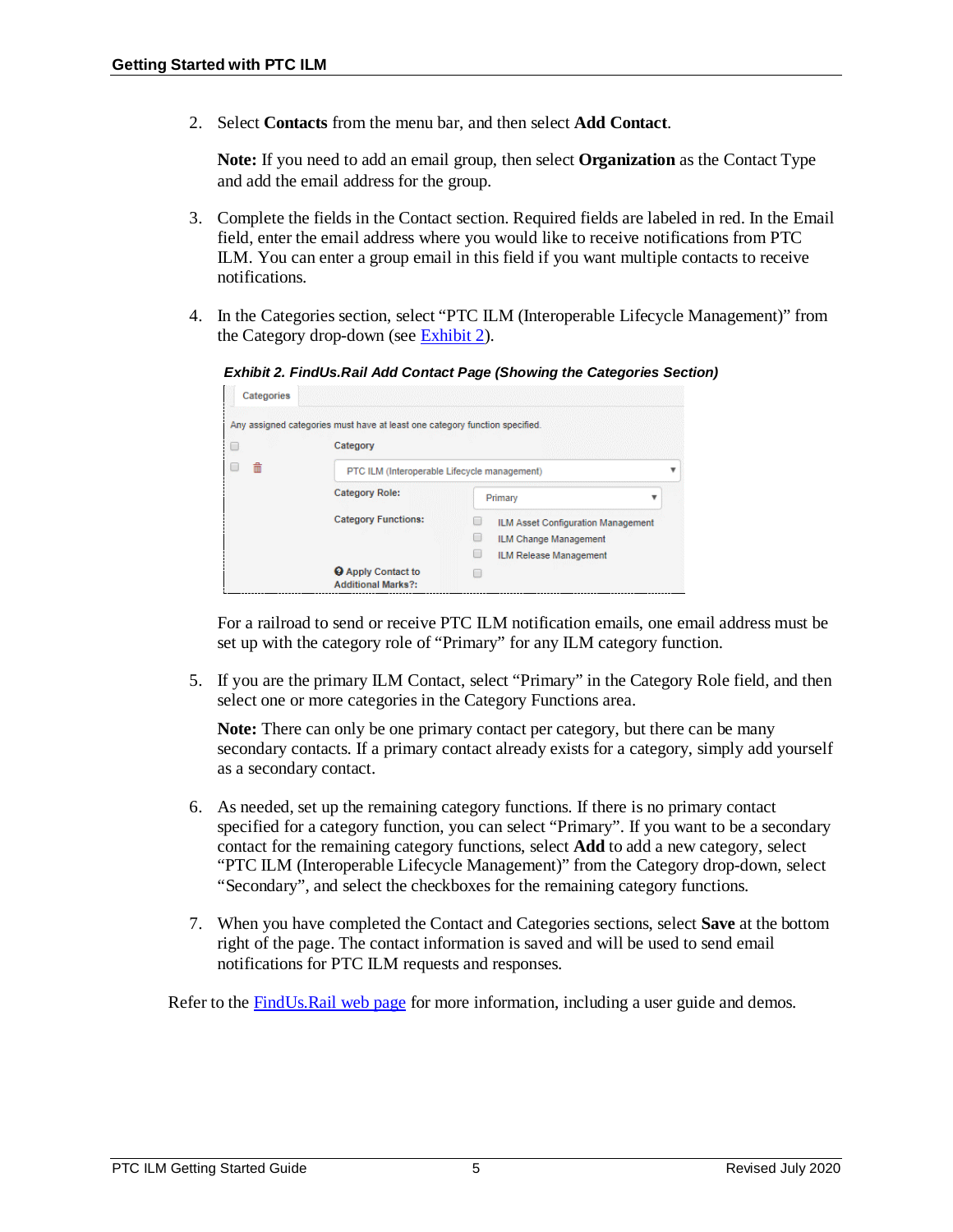### <span id="page-8-0"></span>**Logging In**

To log in to PTC ILM:

- 1. Open your internet browser and go to the Railinc web portal at [www.railinc.com.](https://www.railinc.com/)
- 2. Select the **Customer Login** link at the upper right of the page. The Account Access panel is displayed (see **Exhibit 3**).

<span id="page-8-1"></span>*Exhibit 3. Account Access Panel*

| ERAILING |                                                        |  |
|----------|--------------------------------------------------------|--|
|          | <b>ACCOUNT ACCESS</b>                                  |  |
|          | User ID:<br>Password:                                  |  |
|          | Sign In                                                |  |
|          | Forgot Password?<br>Forgot User ID?                    |  |
|          | Don't have a Railinc Account?<br>Create an account now |  |

3. Enter your user ID and password, and select **Sign In**. Your Railinc Launch Pad showing authorized Railinc applications is displayed (see [Exhibit 4\)](#page-8-2).

<span id="page-8-2"></span>*Exhibit 4. Launch Pad Showing PTC ILM as an Authorized Application*

| <b>RAILING</b> Launch Pad                                                                     |                                                          |                                                                                                                                                            | <b>RAILINC CORPORATION Sign Out</b>          |
|-----------------------------------------------------------------------------------------------|----------------------------------------------------------|------------------------------------------------------------------------------------------------------------------------------------------------------------|----------------------------------------------|
| Home                                                                                          |                                                          |                                                                                                                                                            |                                              |
| <b>My Applications</b>                                                                        | <b>Railinc Notifications</b>                             |                                                                                                                                                            | My Profile                                   |
| <b>Equipment Advisory</b>                                                                     | RCH Web Release                                          | Apr 9, 2020 v                                                                                                                                              | Edit My Profile                              |
| Equipment Health View                                                                         | New Support Portal on Launch Pad                         | Mar 24, 2020 v                                                                                                                                             | Change Password                              |
| Equipment Health View 2                                                                       | Update on Railinc COVID-19 Actions                       | Mar 18, 2020 v                                                                                                                                             | <b>View/Request Permissions</b>              |
| <b>Event Reporting Tool</b>                                                                   | <b>Umler Release Notification</b>                        | Mar 18, 2020 v                                                                                                                                             | Check Status of Permission Requests          |
| FindUs.Rail                                                                                   | Embargo Release                                          | Feb 25, 2020 v                                                                                                                                             | <b>Support Cases</b>                         |
| <b>HAZMAT</b>                                                                                 | <b>Umler® Release Notification</b>                       | Feb 11, 2020 v                                                                                                                                             | <b>User Guide</b>                            |
| HAZMAT2                                                                                       | Railinc Ticketing System Update                          | Jan 17, 2020 $\sqrt{ }$                                                                                                                                    |                                              |
| Loading Authority (OT-5)<br>Select "PTC ILM"<br>here to log in.<br><b>MAIN CDX</b><br>PTC ILM | 877-724-5462.<br>Permissions                             | If you do not see the notification you require, please contact the Railinc Customer Success Center by email csc@railinc.com or by phone at<br><b>Tools</b> |                                              |
| <b>PTC-ILM SharePoint</b>                                                                     | <b>Manage My Permissions</b>                             | <b>Advanced User Query</b>                                                                                                                                 |                                              |
| Rail Document Interchange                                                                     | Manage User Permissions                                  | Find Admin Contacts for Application                                                                                                                        |                                              |
| Rail Industry GIS Portal                                                                      | <b>Manage Permission Requests</b>                        | <b>Edit Application Description</b>                                                                                                                        |                                              |
| RailSight                                                                                     | <b>Clone User Permissions</b>                            | <b>Edit Role Description</b>                                                                                                                               |                                              |
| RailSight AM                                                                                  |                                                          | Admin User Guide                                                                                                                                           |                                              |
| RailSight Alerts                                                                              |                                                          | Internal User Admin Guide                                                                                                                                  |                                              |
| RailSight Fleet Management                                                                    |                                                          |                                                                                                                                                            |                                              |
| RailSight NG                                                                                  |                                                          |                                                                                                                                                            |                                              |
|                                                                                               | Legal Notices Privacy Rights Contact Us Terms of Service |                                                                                                                                                            | Copyright 2020 Railinc® All rights reserved. |

**Note:** For more information, refer to the *[Single Sign-On and Launch Pad User Guide](https://public.railinc.com/sites/default/files/documents/SSOUserGuide.pdf)*.

4. Select **PTC ILM**. The PTC ILM Application Suite is displayed. Continue with ["Viewing the](#page-9-0)  [ILM Application Suite"](#page-9-0) on page [7.](#page-9-0)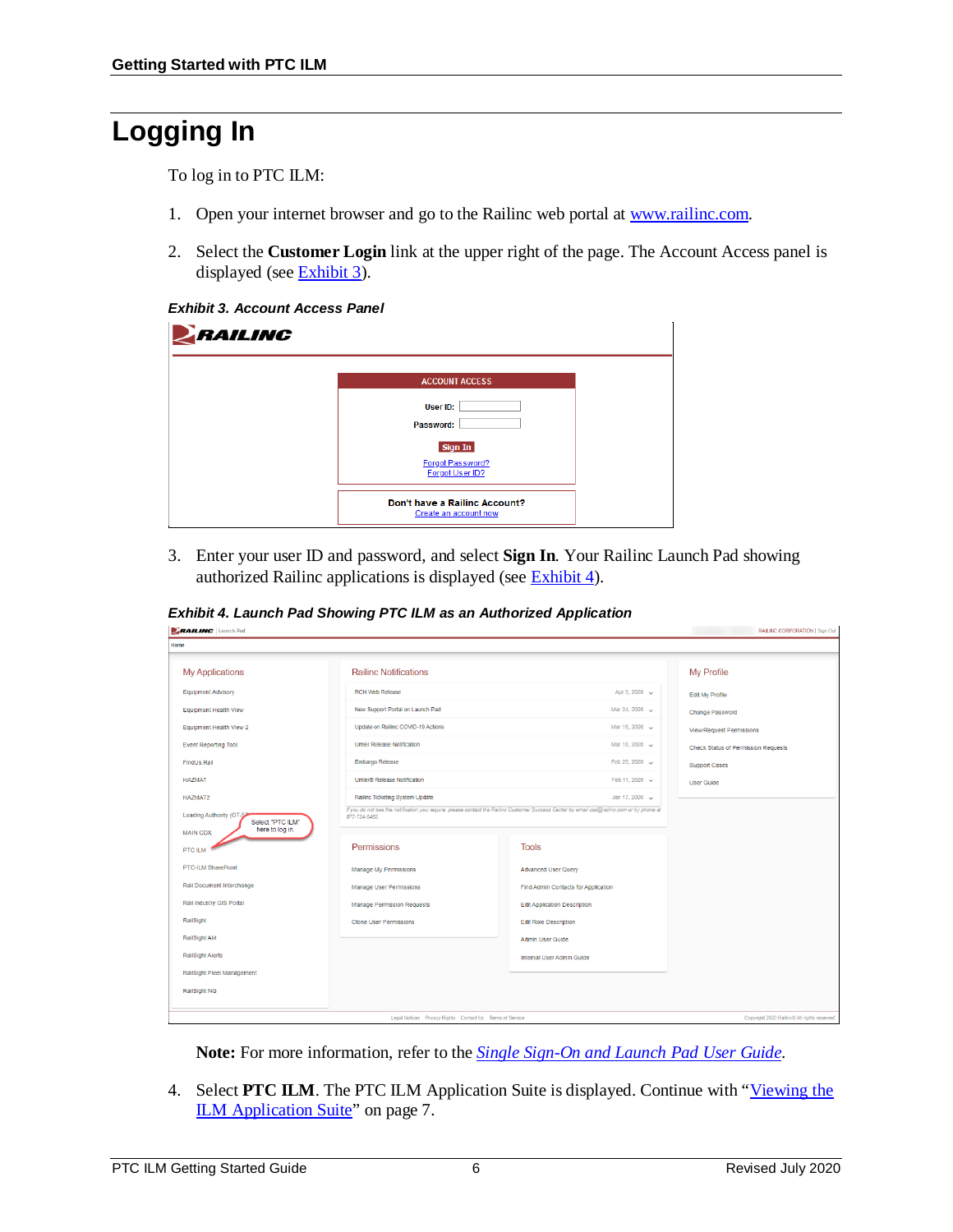### <span id="page-9-0"></span>**Viewing the ILM Application Suite**

Once you successfully log in to PTC ILM, you can see the ILM Application Suite page, which contains icons that enable you to access the PTC ILM application modules, reports, and administrator support (see [Exhibit 5\)](#page-9-1).

<span id="page-9-1"></span>

The ILM Application Suite page provides access to the following functions:





**Interoperable Asset**<br>Config Management

Provides access to the Interoperable Change Management application module. This module enables you to create ICRs and manage ICR versions. It also enables you to record Interoperable Change Approval Board (ICAB) meeting attendance. Refer to the *[PTC ILM Interoperable Change Management User Guide](https://public.railinc.com/sites/default/files/documents/PTC_ILM_ChgMgmt_UG.pdf)* for information about this module.

Provides access to the Interoperable Asset Configuration Management application module. This module enables you to manage the relationships and versions and deployment of ICIs. Refer to the *[PTC ILM Interoperable Configuration Management](https://public.railinc.com/sites/default/files/documents/PTC_ILM_CfgMgmt_UG.pdf)  [User Guide](https://public.railinc.com/sites/default/files/documents/PTC_ILM_CfgMgmt_UG.pdf)* for information about this module.

Provides access to the Interoperable Release Management application module. This module enables you to view and compare the latest ICI versions. Refer to the *[PTC ILM Interoperable Release](https://public.railinc.com/sites/default/files/documents/PTC_ILM_RelMgmt_UG.pdf)  [Management User Guide](https://public.railinc.com/sites/default/files/documents/PTC_ILM_RelMgmt_UG.pdf)* for information about this module.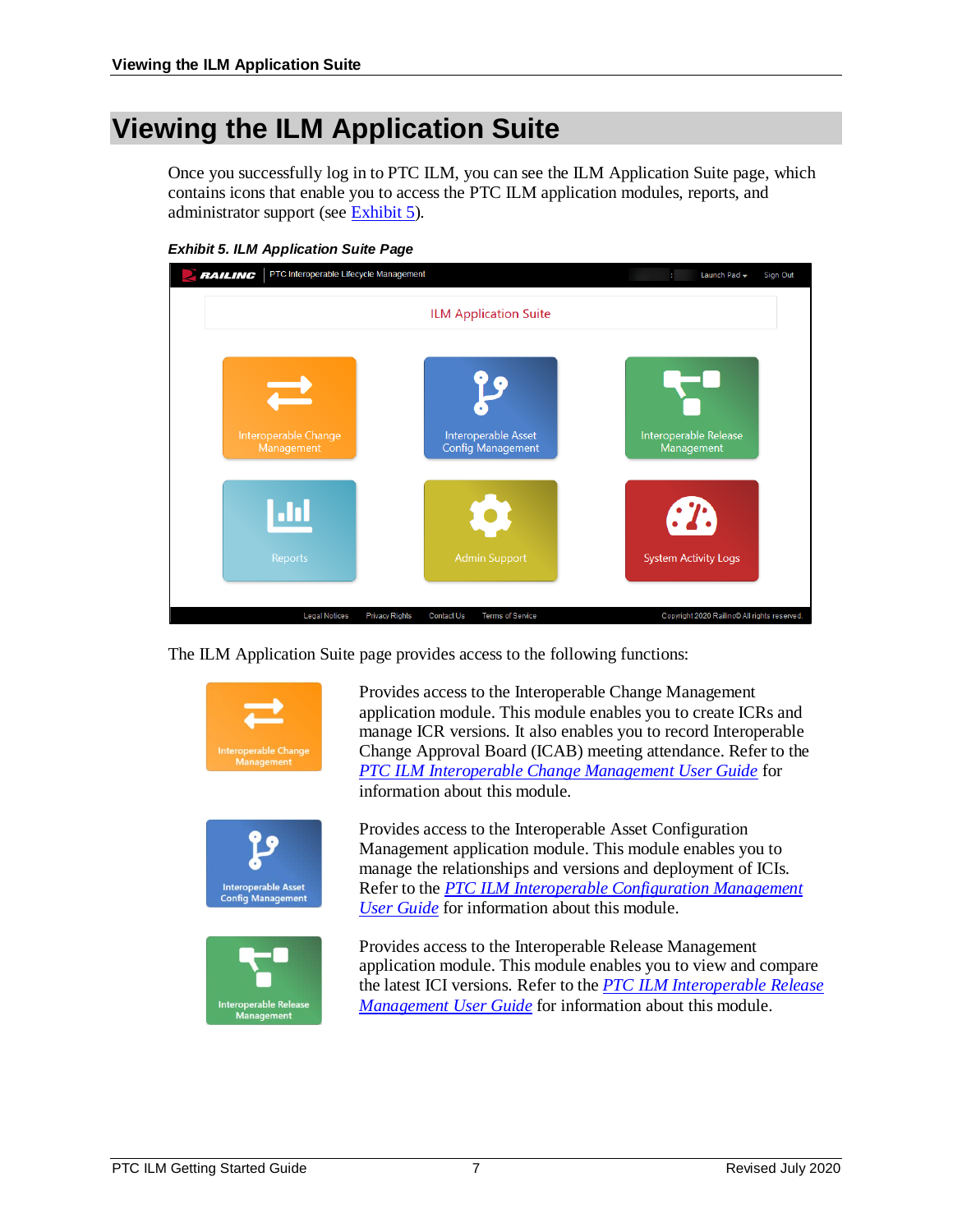

Provides access to the Reports application module. This module enables you to view reports based upon ICR to ICI relationships. See ["Using PTC ILM Reports"](#page-15-0) on page [13](#page-15-0) for information about this module.

Provides access to the Admin Support application module. This module enables PTC ILM railroad administrators to configure participants and participant relationships, FindUs.Rail information, and relationships between ICIs and ICI versions. Refer to the *[PTC](https://public.railinc.com/sites/default/files/documents/PTC_ILM_ChgMgmt_UG.pdf)  [ILM Interoperable Change Management User Guide](https://public.railinc.com/sites/default/files/documents/PTC_ILM_ChgMgmt_UG.pdf)* for more information.



Enables you to access the System Activity Logs module, which provides searchable records of user activity. See ["Working with the](#page-12-0)  [System Activity Logs"](#page-12-0) on page [10](#page-12-0) for more information.

Once you select an icon, the selected application module is displayed within a framework that allows you to switch between application modules. [Exhibit 6](#page-10-0) shows an example of an application module within the ILM framework.

<span id="page-10-0"></span>

|  | <b>Exhibit 6. Example Application Module Showing the ILM Framework</b> |  |  |  |
|--|------------------------------------------------------------------------|--|--|--|
|  |                                                                        |  |  |  |

|        | <b>ICR Advanced Search</b>    |                                        |                        |                                                                                |              |                                  |                         |                                          |                                        |                         |                          |
|--------|-------------------------------|----------------------------------------|------------------------|--------------------------------------------------------------------------------|--------------|----------------------------------|-------------------------|------------------------------------------|----------------------------------------|-------------------------|--------------------------|
| ICR Id |                               |                                        |                        | Select Railroad<br>BNSF                                                        |              |                                  | ٠                       | From Date                                |                                        |                         | 茴                        |
|        | Select Status<br>ALL SELECTED |                                        | $\;$                   | Select ICI Name(s)<br>ALL SELECTED                                             |              |                                  | $\rightarrow$           | To Date                                  |                                        |                         | ö                        |
|        | Track Data File change        |                                        |                        |                                                                                |              |                                  |                         |                                          | Clear                                  | Reset                   | Q Search                 |
|        | Search Result(s)              | <b>Action Required</b><br>Response Due | Sponsor                | Active ICRs                                                                    | Proposed     |                                  |                         | Number of Action Required ICRs: 18 of 18 |                                        | <b>EJ</b> Clear Filters | $+1$                     |
| 1d     |                               | Date                                   | Railroad               | Interoperable Configurable Items                                               | Version      | Current Status                   | ICR Type                |                                          | Created Date                           |                         | Modified Date            |
|        |                               |                                        | RAILINC                | MCC: Locomotive Messaging Server Software                                      | 1.4.20.8-905 |                                  |                         |                                          | 04/03/2020 08:27:                      |                         |                          |
|        |                               |                                        |                        |                                                                                |              |                                  |                         |                                          |                                        |                         | 04/03/2020 \             |
| 10394  |                               |                                        |                        |                                                                                |              | Close Out                        | Decommissioning         |                                          |                                        |                         |                          |
| 10374  |                               | 04/09/2020                             | RAILINC                | MCC: Wayside Radio Software                                                    | 2.5.5        | <b>Business Approval-Pending</b> | Normal                  |                                          | 04/02/2020 15:43:                      |                         | 04/02/2020               |
| 10354  |                               | 04/08/2020                             | RAILINC                | MCC: Wayside Radio Software                                                    | 2.5.1        | Initiated                        | Normal                  |                                          | 04/01/2020 16:58:                      |                         | 04/01/2020               |
| 305    | 10334                         | 04/08/2020                             | RAILINC<br><b>TTCI</b> | MCC: Base Station Radio Software<br>MCC: Back Office Messaging Server Software | 2.7<br>2.3.2 | Initiated<br>Close Out           | Normal<br>Latent Change |                                          | 04/01/2020 16:12:<br>01/22/2020 14:30: |                         | 04/01/2020<br>03/04/2020 |
| 335    |                               | 02/19/2020<br><b>Past Due</b>          | <b>KCS</b>             | MCC: System Management Gateway Software                                        | 1.4.         | <b>Business Approval-Pending</b> | Normal                  |                                          | 02/19/2020 10:58:                      |                         | 03/26/2020               |
| 361    |                               | 03/19/2020<br><b>Past Due</b>          | TTCI                   | AAR: S-9058 ITC Ticket Management Requirements and Us                          | 6.0          | Initiated                        | Normal                  |                                          | 03/12/2020 12:41:                      |                         | 03/12/2020               |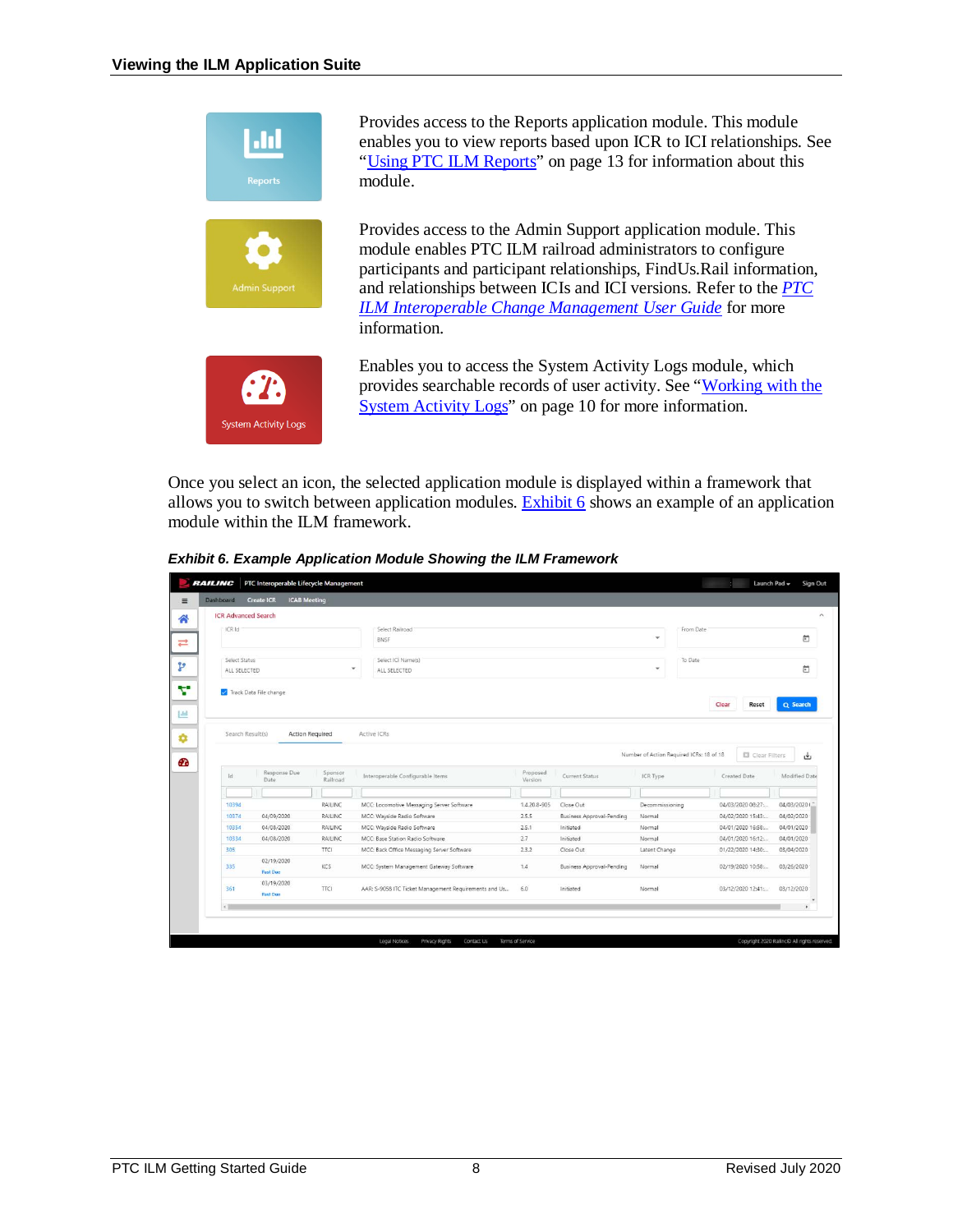The ILM framework provides a toolbar with icons that enable you to do the following tasks:

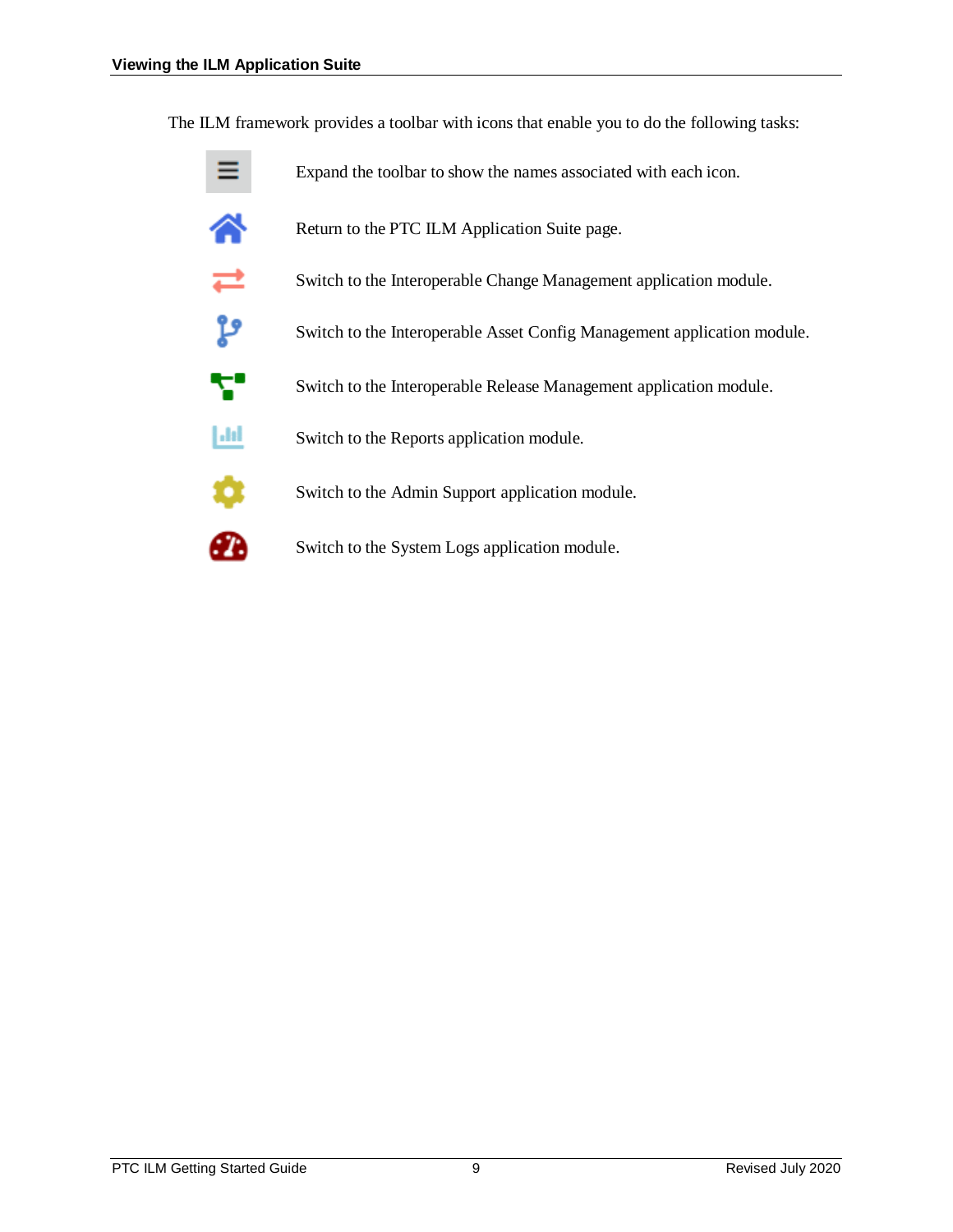### <span id="page-12-0"></span>**Working with the System Activity Logs**

PTC ILM maintains records of user activity, including what activity was performed, which user performed the activity, and the date and time of the activity. The System Activity Logs module enables you to search and view these records of user activity.

To access the System Activity Logs module, select the System Activity Logs icon  $\bullet$  from the ILM Application Suite page (or select the  $\bullet$  icon from the ILM framework). The System Activity Logs page is displayed (se[e Exhibit 7\)](#page-12-1).

<span id="page-12-1"></span>*Exhibit 7. System Activity Logs Page*

| <b>System Activity Logs</b>                              |                                  |                                                                                                     |        |                |                 |                                              |            |
|----------------------------------------------------------|----------------------------------|-----------------------------------------------------------------------------------------------------|--------|----------------|-----------------|----------------------------------------------|------------|
| <b>System Activity Log Search</b>                        |                                  |                                                                                                     |        |                |                 |                                              |            |
| Railroad User ID                                         |                                  | From Date                                                                                           |        | From Time      |                 |                                              |            |
|                                                          |                                  | $\overline{\phantom{a}}$<br>4/1/2020                                                                | $\Box$ |                |                 |                                              | $^{\circ}$ |
|                                                          |                                  |                                                                                                     |        |                |                 |                                              |            |
| ILM Module                                               |                                  | To Date                                                                                             |        | To Time        |                 |                                              |            |
|                                                          |                                  | 4/7/2020                                                                                            | $\Box$ |                |                 |                                              | $\odot$    |
|                                                          |                                  |                                                                                                     |        |                | Clear           | Reset                                        | Q Search   |
| <b>System Activity Logs Information</b><br>Export To CSV |                                  |                                                                                                     |        |                |                 | Number of Logs: 16 of 16<br>El Clear Filters |            |
| Action                                                   | Status                           | Action Description                                                                                  |        | Action<br>Mark | User            | Modified Date/Time (CST)                     |            |
|                                                          |                                  |                                                                                                     |        |                |                 |                                              |            |
| New ICR Created                                          | Close Out                        | New ICR# '10394' Created with change type 'Decommissioning'                                         |        | RAIL           | NAMITAS         | 04/03/2020 08:27:26                          |            |
| Response added                                           | <b>Business Approval-Pending</b> | Railroad 'AZER' Responded to ICR# '10374'                                                           |        | AZER           | BKAPPADM        | 04/02/2020 15:48:38                          |            |
| ICR Advanced                                             | <b>Business Approval-Pending</b> | ICR ID 10374 Advanced                                                                               |        | RAIL           | <b>BKRRCHM</b>  | 04/02/2020 15:46:56                          |            |
| Response added                                           | Initiated                        | Railroad 'AKMD' Responded to ICR# '10374'                                                           |        | <b>AKMD</b>    | <b>BKAPPADM</b> | 04/02/2020 15:45:52                          |            |
|                                                          |                                  | 'Estimated Deployment Start Date' value changed from EMPTY to '09 Apr 2020'                         |        |                |                 |                                              |            |
| Response modified                                        | Initiated                        | 'Estimated Deployment Duration' value changed from '0' to '1'                                       |        | RAIL.          | <b>BKRRCHM</b>  | 04/02/2020 15:43:58                          |            |
|                                                          |                                  | 'Railroad Specific Comments' value changed from EMPTY to 'RR Specific comment!!!!!!!!!!!!!!!!!!!!!! |        |                |                 |                                              |            |
| Response added                                           | Initiated                        | Railroad 'RAIL' Responded to ICR# '10374'                                                           |        | RAIL           | <b>BKRRCHM</b>  | 04/02/2020 15:43:06                          |            |
| New ICR Created                                          | Initiated                        | New ICR# '10374' Created with change type 'Normal'                                                  |        | RAIL           | <b>BKRRCHM</b>  | 04/02/2020 15:43:06                          |            |
| ICI Version Information Added                            | Confirmed                        | New Version 1.5 added to ICI AAR: S-9001 ITC System Reference Architecture                          |        | RAIL           | NAMITAS         | 04/02/2020 09:56:59                          |            |
| ICI Version Information Modified                         | Confirmed                        | 'Version Comments' value changed from EMPTY to 'test'                                               |        | RAIL           | NAMITAS         | 04/02/2020 09:54:57                          |            |
| ICI Modified                                             | Adopted                          | 'ICI Comments' value changed from EMPTY to 'test'                                                   |        | RAIL           | NAMITAS         | 04/02/2020 09:54:33                          |            |
| ICI Version Information Added                            | Confirmed                        | New Version 2.0 added to ICI AAR: RP-9457 Master Test Strategy                                      |        | RAIL           | NAMITAS         | 04/02/2020 09:53:04                          |            |
| Release Modified                                         | Active                           | 'Retirement Date' value changed from '03/31/2020' to '04/01/2020'                                   |        | TESX           | PAULMART        | 04/02/2020 08:16:57                          |            |
|                                                          | Initiated                        | New ICR# '10354' Created with change type 'Normal'                                                  |        | RAIL           | <b>BKAPPADM</b> | 04/01/2020 16:58:32                          |            |
|                                                          |                                  |                                                                                                     |        |                |                 |                                              |            |
| New ICR Created<br>Response added                        | Initiated                        | Railroad 'RAIL' Responded to ICR# '10354'                                                           |        | RAIL           | <b>BKAPPADM</b> | 04/01/2020 16:58:32                          |            |

The System Activity Logs page consists of the collapsible System Activity Log Search box and the System Activity Logs Information section (which contains the grid). By default, the grid displays any action taken on the current date by any user or by the PTC ILM system. The number of logs displayed is indicated at the top right of the grid. You can search for specific results by completing fields in the System Activity Log Search box (see ["Searching for Specific](#page-13-0)  [Information"](#page-13-0) on page [11\)](#page-13-0) and export search results to a CSV file (see ["Exporting Search Results"](#page-14-0) on page [12\)](#page-14-0).

To see all the rows in the grid, use the vertical scroll bar. Use the horizontal scroll bar to view any data that exceeds the width of the viewable area.

You can sort the displayed information by column in ascending or descending order. Simply select the column heading for the column you want to sort. An arrow ( $\uparrow$  or  $\downarrow$ ) is displayed next to the heading to indicate the sort order. Select the column heading again to switch the sort order.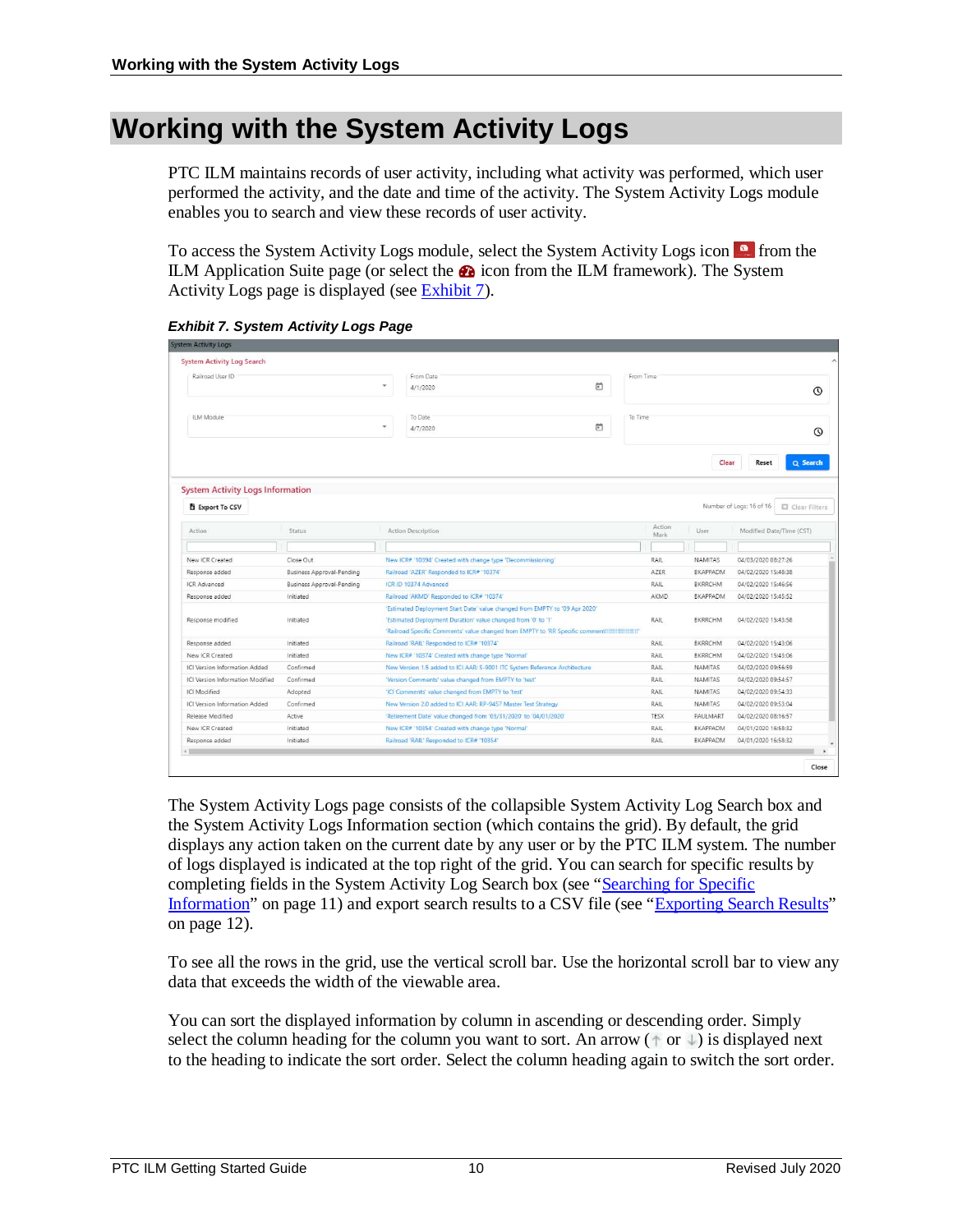You can filter the information displayed in the grid to only show rows containing information you need to see. Each column contains a filter field directly below the column heading.

To apply a filter to a column, type a word or phrase in a column's filter field that you want to see in the results. The displayed results are narrowed to only show rows that contain the filtered word or phrase. A filter icon  $(\nabla)$  is displayed in the column heading to remind you about the filter (see [Exhibit 8\)](#page-13-1).

<span id="page-13-1"></span>*Exhibit 8. The System Activity Logs Information Grid (showing a Column Filter entered)*

| <b>System Activity Logs Information</b> |                     |                                                                               |
|-----------------------------------------|---------------------|-------------------------------------------------------------------------------|
| Export To CSV                           |                     |                                                                               |
| $Action +$                              | Status <sub>V</sub> | <b>Action Description</b>                                                     |
|                                         | init                |                                                                               |
|                                         |                     | 'Estimated Deployment Start Date' value changed from EMPTY to '09 Apr 2020'   |
| Response modified                       | Initiated           | 'Estimated Deployment Duration' value changed from '0' to '1'                 |
|                                         |                     | 'Railroad Specific Comments' value changed from EMPTY to 'RR Specific comment |
| Response added                          | Initiated           | Railroad 'AKMD' Responded to ICR# '10374'                                     |
| Response added                          | Initiated           | Railroad 'RAIL' Responded to ICR# '10374'                                     |

**Tip:** You can apply filters to multiple columns at once.

To remove filters, select the **Clear Filters** button or delete the characters from the filter field.

**Note:** Any changes you make to the grid using sorting or filters are reflected if the data is exported.

### <span id="page-13-0"></span>**Searching for Specific Information**

The System Activity Log Search box at the top of the System Activity Logs page enables you to enter and apply search criteria to locate specific information in the System Activity Logs. You can display and hide this box by selecting the  $\vee$  and  $\wedge$  icons at the top right.

Examples:

- To search for activity by a specific known user ID, select the Railroad User ID dropdown list and then select the appropriate user ID.
- To search for activity in a specific ILM module, select the ILM Module drop-down list and then select the appropriate module.
- To search for ICRs within a specific date range, use the calendar tool to select dates in the From Date and the To Date fields.
- To search for ICRs within a specific time period, first select a date range and then use the clock tool to select a time period in the From Time and the To Time fields.

Once you have entered the appropriate search criteria, select **Search** to display the results in the grid below.

Select **Clear** to remove the search criteria you entered. To return all fields to their default settings, select **Reset**.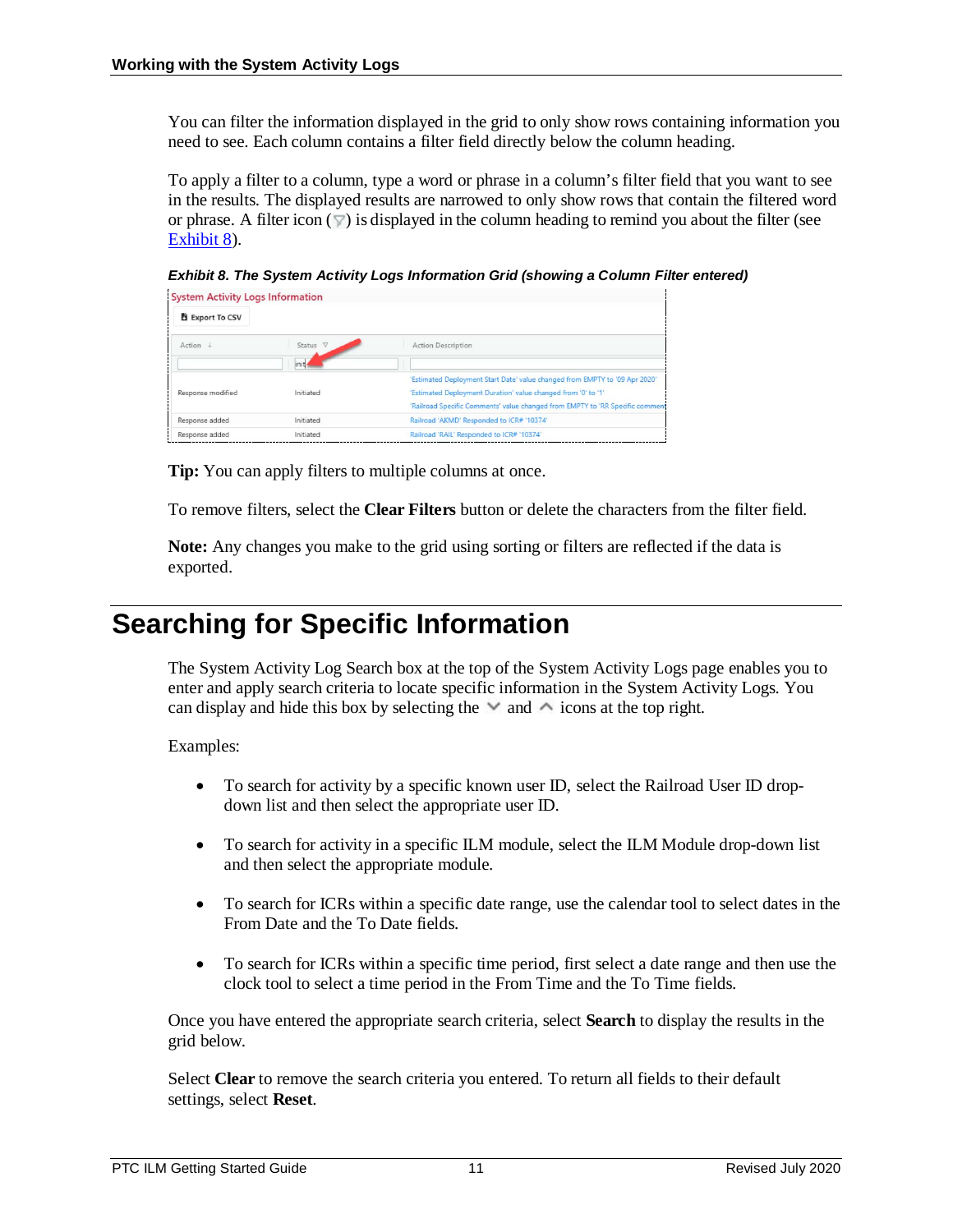### <span id="page-14-0"></span>**Exporting Search Results**

You can export the information displayed in the grid to a Comma Separated Value (CSV) file, which can then be opened in a spreadsheet application.

Once you have the information you want to export displayed in the grid, select the **Export to CSV** button to download the grid contents to a CSV file (see [Exhibit 9\)](#page-14-1).

<span id="page-14-1"></span>*Exhibit 9. The System Activity Logs Page (Showing Data to be Exported)*

| <b>System Activity Logs Information</b> |               |                                                                                                                             |             |                |                                                    |
|-----------------------------------------|---------------|-----------------------------------------------------------------------------------------------------------------------------|-------------|----------------|----------------------------------------------------|
| <b>b</b> Export To CSV                  |               |                                                                                                                             |             |                | Number of Logs: 6 of 51<br><b>E3</b> Clear Filters |
| Action -                                | <b>Status</b> | <b>Action Description</b>                                                                                                   | Action Mark | User           | Modified Date/Time (CST)                           |
|                                         | conf          |                                                                                                                             |             |                |                                                    |
| ICI Version information Added           | Confirmed     | New Version 2.7 added to ICI MCC; Wayside Radio Software                                                                    | RAIL        | sdhxw09        | 01/10/2020 12:21:35                                |
| ICI Audit created                       | Confirmed     | [WATC] completed audit for [MCC: Wayside Radio Software] with Audit status as [Confirmed] on<br>[01/02/2020]                | <b>TESX</b> | <b>TESXPTC</b> | 01/02/2020 09:17:28                                |
| ICI Audit created                       | Confirmed     | [WATC] completed audit for [MCC: Locomotive Radio Software] with Audit status as [Confirmed]<br>on [01/02/2020]             | <b>TESX</b> | <b>TESXPTC</b> | 01/02/2020 09:17:28                                |
| ICI Audit created                       | Confirmed     | [WATC] completed audit for [MCC: Locomotive Messaging Server Software] with Audit status as<br>[Confirmed] on [01/02/2020]  | <b>TESX</b> | TESXPTC        | 01/02/2020 09:17:28                                |
| ICI Audit created                       | Confirmed     | [WATC] completed audit for [MCC: Base Station Radio Software] with Audit status as [Confirmed]<br>on [01/02/2020]           | <b>TESX</b> | <b>TESXPTC</b> | 01/02/2020 09:17:28                                |
| ICI Audit created                       | Confirmed     | [WATC] completed audit for [MCC: Back Office Messaging Server Software] with Audit status as<br>[Confirmed] on [01/02/2020] | TESX        | TESXPTC        | 01/02/2020 09:17:28                                |

**Note:** Any changes that you make to the grid using sorting or filters are reflected in the export.

Once the results are exported to a CSV file, you can then view them in a spreadsheet application (see [Exhibit 10\)](#page-14-2).

*Exhibit 10. Spreadsheet Application (Showing Exported Data)*

<span id="page-14-2"></span>

| А                                      | B.        |                                                             |                         |                |                          | G |
|----------------------------------------|-----------|-------------------------------------------------------------|-------------------------|----------------|--------------------------|---|
| Action                                 | Status    | <b>Action Description</b>                                   | <b>Action Mark User</b> |                | Modified Date/Time (CST) |   |
| 2 <b>ICI Version information Added</b> | Confirmed | New Version 2.7 added to ICI MCC: Wayside Radio Softw RAIL  |                         | sdhxw09        | 1/10/2020 12:21          |   |
| 3 ICI Audit created                    | Confirmed | [WATC] completed audit for [MCC: Wayside Radio SoftwaTESX   |                         | <b>TESXPTC</b> | 1/2/2020 9:17            |   |
| 4 ICI Audit created                    | Confirmed | [WATC] completed audit for [MCC: Locomotive Radio Sof TESX  |                         | <b>TESXPTC</b> | 1/2/2020 9:17            |   |
| 5 ICI Audit created                    | Confirmed | [WATC] completed audit for [MCC: Locomotive Messagin TESX   |                         | <b>TESXPTC</b> | 1/2/2020 9:17            |   |
| 6 ICI Audit created                    | Confirmed | [WATC] completed audit for [MCC: Base Station Radio SolTESX |                         | <b>TESXPTC</b> | 1/2/2020 9:17            |   |
| 7 ICI Audit created                    | Confirmed | [WATC] completed audit for [MCC: Back Office Messaging TESX |                         | <b>TESXPTC</b> | 1/2/2020 9:17            |   |
|                                        |           |                                                             |                         |                |                          |   |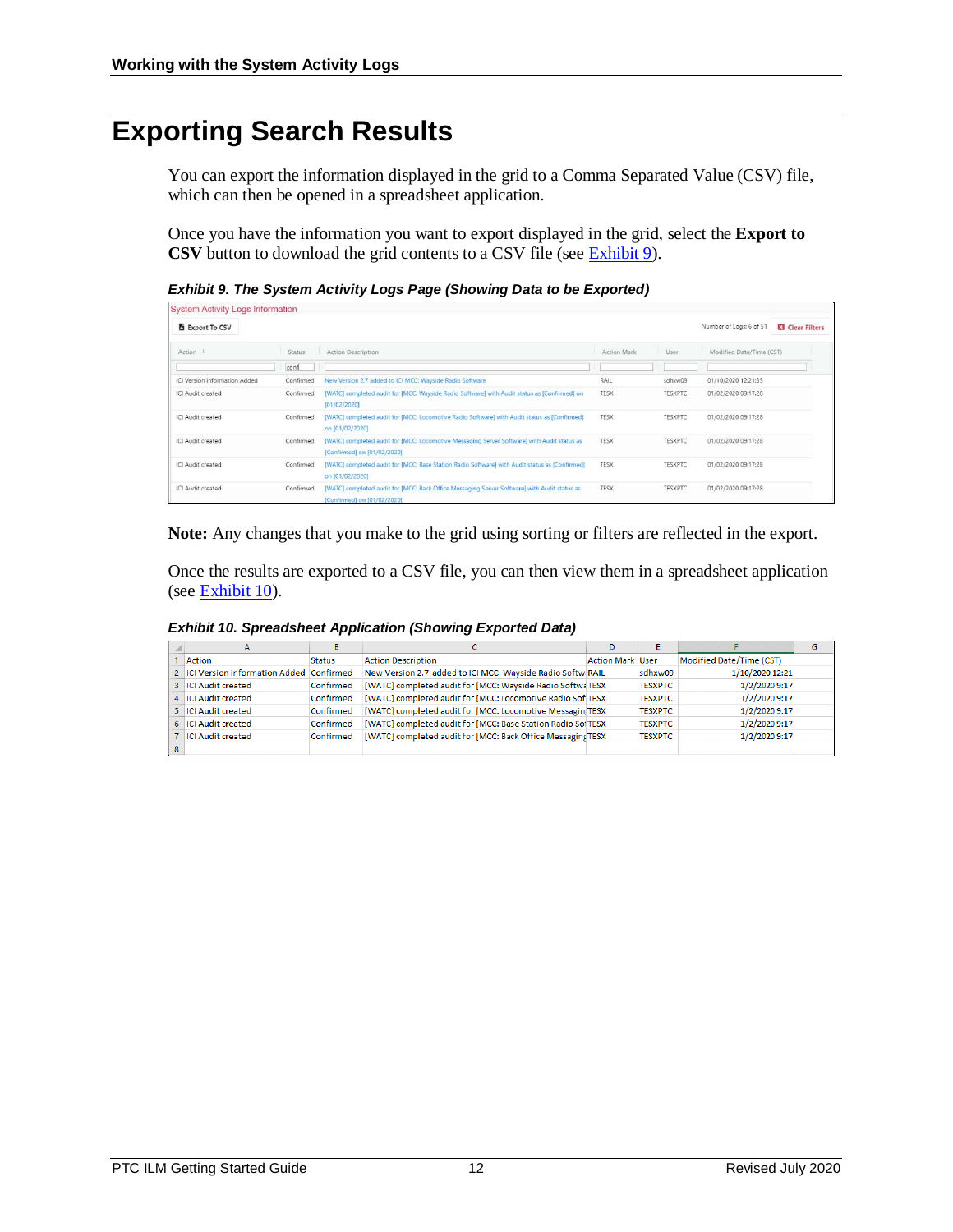### <span id="page-15-0"></span>**Using PTC ILM Reports**

The PTC ILM Reports module provides access to a set of reports that enable you to view and analyze information about ICI's throughout the system.

**Note:** The PTC ILM Reports module requires a license for Tableau, a third-party reporting application.

To access the Reports module, select the Reports icon  $\Box$  from the ILM Application Suite page (or select the  $\blacksquare$  icon from the ILM framework). The Reports page is displayed (see [Exhibit 11\)](#page-15-1).

<span id="page-15-1"></span>*Exhibit 11. The Reports Page (Showing the ICI Relationships Report)*

| <b>Reports</b><br>Config Management              |                                                    |                         |                                                   |                     |                    |          |
|--------------------------------------------------|----------------------------------------------------|-------------------------|---------------------------------------------------|---------------------|--------------------|----------|
| <b>Select Report</b><br><b>ICI Relationships</b> |                                                    |                         |                                                   |                     |                    |          |
|                                                  |                                                    |                         | <b>ICI Relationships</b>                          |                     |                    |          |
|                                                  | Item Name                                          | E. Description          | Affected Item Name                                | Modified Time Stamp | Item Name          |          |
|                                                  | ITC: Common Communication Configuration Items      | Is interchangeable With | WRE: I-ETMS Onboard Software                      | S/6/2020            | (A1)               |          |
|                                                  | ITC: PTC Concept of Operations                     | Is Specified By         | MCC Base Station Radio Software                   | 4/23/2020           |                    |          |
|                                                  | MCC: Base Station Radio Software                   | Interfaces With         | MCC Locomotive Messaging Server Software          | 4/23/2020           | Affected Item Name |          |
|                                                  |                                                    |                         | MCC: Wayside Radio Software                       | 4/23/2020           | (431)              | $\sim$   |
|                                                  |                                                    | Is interchangeable With | WRE WCR-SYR-1093 Locomotive Seament Specification | 4/23/2020           |                    |          |
|                                                  |                                                    | Is Specification For    | ITC PTC Concept of Operations                     | 4/23/2020           | Description        |          |
|                                                  | MCC: Locomotive Messaging Server Software          | Interfaces With         | MCC Base Station Radio Software                   | 4/23/2020           | (AS)               |          |
|                                                  | MCC: Wayside Radio Software                        | Interfaces With         | MCC Base Station Radio Software                   | 4/23/2020           |                    |          |
|                                                  | <b>WRE: I-ETMS Onboard Software</b>                | la interchangeable With | ITC: Common Communication Configuration Items     | 5/6/2020            | Timestamp          |          |
|                                                  | WRE: WCR-SYR-1093 Locomotive Segment Specification | is interchangeable With | MCC Base Station Radio Software                   | 4/23/2020           | 1/31/2020          | 5/6/2020 |
|                                                  |                                                    |                         |                                                   |                     | G-                 | $-0-$    |

The ICI Relationships report is displayed by default. Use the Select Report drop-down to select a different report.

The following reports are available:

- ICI Relationships shows which ICI's have relationships with other ICI's.
- ICI Attributes Dashboard shows all the attributes of all the ICI's (see [Exhibit 12\)](#page-15-2). You can select an ICI and view any relationships with other ICI's.
- ICI Versions shows which railroads are working with which ICI's, the versions they are using, and their deployment status (see **Exhibit 13.**)

Each report contains filters on the right side of the page, which enable you to drill down to the ICI's you need.

<span id="page-15-2"></span>

| Reports                                                                        |                                         |                    |                        |               |               |                             |  |  |  |  |  |
|--------------------------------------------------------------------------------|-----------------------------------------|--------------------|------------------------|---------------|---------------|-----------------------------|--|--|--|--|--|
| Config Management                                                              |                                         |                    |                        |               |               |                             |  |  |  |  |  |
| Select Report                                                                  |                                         |                    |                        |               |               |                             |  |  |  |  |  |
| ICI Attributes Dash                                                            |                                         |                    |                        |               |               |                             |  |  |  |  |  |
| <b>ICI Attributes</b>                                                          |                                         |                    |                        |               |               |                             |  |  |  |  |  |
| Config Item Name                                                               | Category Code                           | <b>Status Code</b> | <b>Type Code</b>       | Limited Scope | Adoption Date | Config Item Name            |  |  |  |  |  |
| AAR: RP-9457 Master Test Strategy                                              | AAR Published Standards                 | Adopted            | Recommended Practice   | No.           | 1/1/2020      | (Multiple values)           |  |  |  |  |  |
| AAR: 5-9001 ITC System Reference Architecture                                  | AAR Published Standards                 | Address            | Standard               | 140           | 1/1/2020      |                             |  |  |  |  |  |
| AAR: S-9053 ITC System Requirements - Level 0                                  | <b>AAR Published Standards</b>          | Adobted            | Standard               | No.           | 1/1/2020      | Category Code               |  |  |  |  |  |
| ITC: Common Communication Configuration Items                                  | ITC Corifiguration Itarris              | Adopted            | Configuration Release  | No.           | 4/1/2020      | (Wultiple values)           |  |  |  |  |  |
| ITC: PTC Concept of Operations                                                 | ITC Configuration items                 | Adopted            | Specification          | No            | 4/2/2020      |                             |  |  |  |  |  |
| ITC: PTC System Description                                                    | ITC Configuration items                 | Adopted            | Specification          | No            | 4/2/2020      | <b>Status Code</b>          |  |  |  |  |  |
| MCC: Back Office Messaging Server Software                                     | Vendor Proprietary Configuration Items  | Adopted            | Software Release       | 16a           | 4/21/2020     | (10)<br>٠                   |  |  |  |  |  |
| MCC: Base Station Radio Software                                               | Vendor Proprietary Configuration Items  | Adopted            | Software Release       | No.           | 4/21/2020     |                             |  |  |  |  |  |
| MCC: Locomotive Messaging Server Software                                      | Varidor Probrietary Configuration Items | Adopted            | Software Release       | No:           | 4/21/2020     | Type Code<br>$\mathbf{w}$ . |  |  |  |  |  |
| MCC: Locomotive Radio Software                                                 | Vendor Proprietary Configuration Items  | Adopted            | Software Release       | No.           | 4/21/2020     | (thutdois values)           |  |  |  |  |  |
| MCC: Wayside Messaging Server Software                                         | Vendor Proprietary Configuration Items  | Adopted            | Software Relasse       | No:           | 4/21/2020     | Limited Scope               |  |  |  |  |  |
| MCC: Wayside Radio Software                                                    | Vendor Proprietary Configuration Itams  | Angeled            | Software Release       | 14a           | 3/11/2020     | (40)<br>$\sim$              |  |  |  |  |  |
| PTC 220 MTA 03, Chicago Slot Plan                                              | PTC 220 Configuration items             | Adopted            | Configuration Release  | Yes           | 4/1/2020      |                             |  |  |  |  |  |
| PTC 220 MTA 07, Dallas-Fort Worth Slot Plan                                    | PTC 220 Commission Items                | Adopted:           | Configuration Release. | Nes.          | 4/1/2020      | Timestamp                   |  |  |  |  |  |
| PTC 220: MTA 19, St. Louis Slot Plan                                           | PTC 220 Comfiguration items             | Adopted            | Configuration Release  | Ves.          | 4/1/2020      | 1/31/2020<br>5/6/2020       |  |  |  |  |  |
| RR/ITC: Operations & Support Hazard Analysis (RR specific version) [OSHA]      | ITC Configuration items                 | Adopted            | Safety Artifact        | No            | 4/2/2020      | JY.<br>$\sigma$             |  |  |  |  |  |
| RR/ITC: OSCARs (RR specific version) [OSCAR]                                   | ITC Configuration items                 | Attorned           | Safety Artifact        | No            | 4/1/2020      |                             |  |  |  |  |  |
| SII: Back Office Server Software                                               | Vendor Proprietary Configuration Items  | Adopted            | Software Release       | No            | 4/30/2020     |                             |  |  |  |  |  |
| WRE 1-ETMS Onboard Software                                                    | Vendor Proprietary Configuration Items  | Adopted            | Seftware Release       | No            | 2/13/2020     |                             |  |  |  |  |  |
| WRE: WCR-SAF-1236 Justification of Non-Vital Implementation of Emergency Brake | Vendor Prisprietary Configuration Items | Appeted            | Señety Artifact        | No.           | 4/2/2020      |                             |  |  |  |  |  |
| WRE WCR-SAF-13S6 FMEA Summary & Detail TMC-04 [FMEA]                           | Vendor Proprietary Configuration Items  | Adopted            | Safety Artifact        | No.           | 4/1/2020      |                             |  |  |  |  |  |
| WRE WCR-SYR-1058 I-ETMS Component and Fault Data Dictionary                    | Vendor Proprietary Configuration items  | Adopted.           | <b>Spacification</b>   | <b>tún</b>    | 4/7/2020      |                             |  |  |  |  |  |

*Exhibit 12. The Reports Page (Showing the ICI Attributes Dashboard Report)*